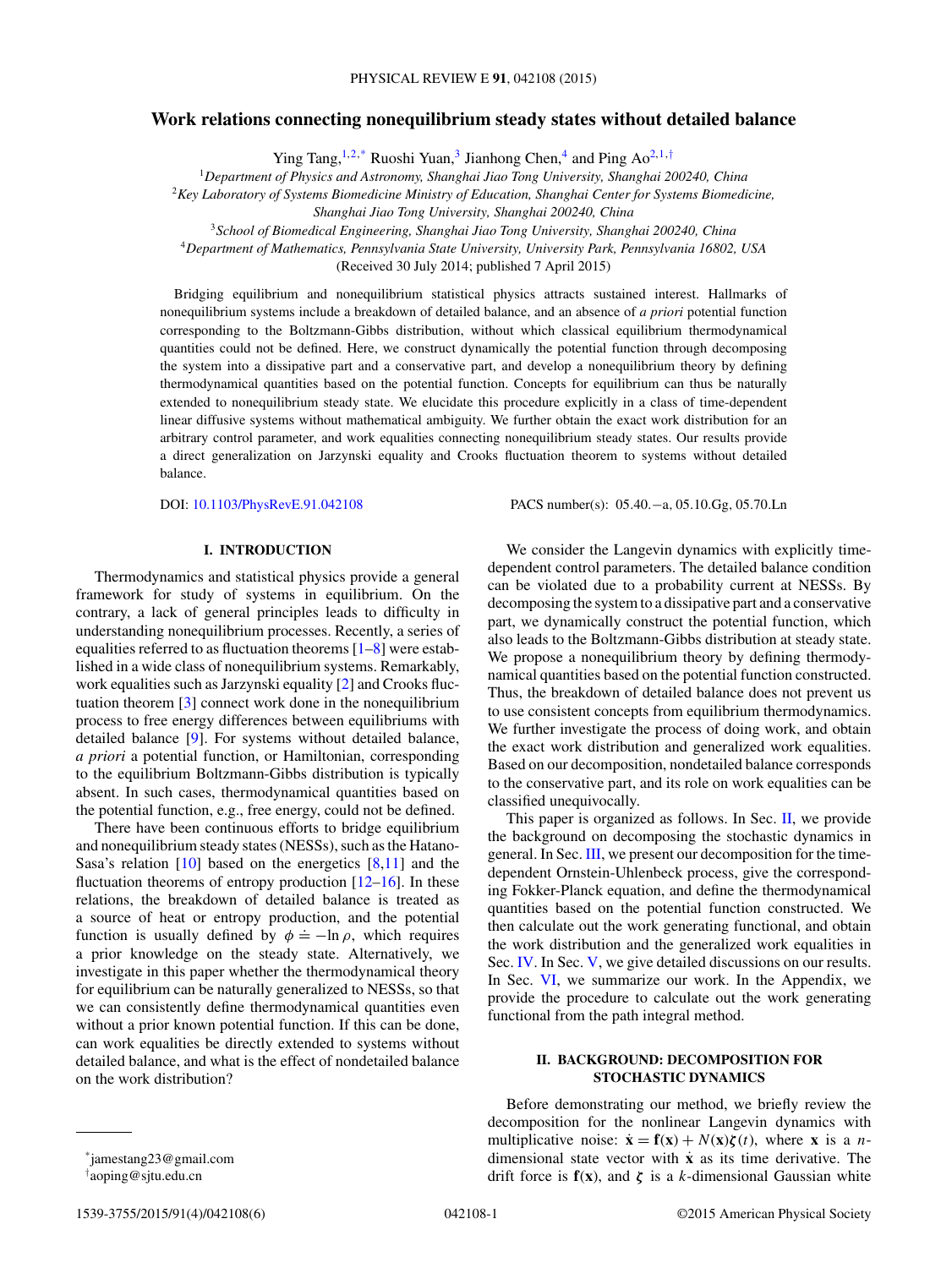<span id="page-1-0"></span>noise with  $\langle \zeta(t) \rangle = 0$ ,  $\langle \zeta(t) \zeta^{T}(t') \rangle = \delta(t - t')I_k$ , where  $I_k$ is the identity matrix,  $\delta(t - t')$  is the Dirac  $\delta$  function, and  $\langle \cdots \rangle$  represents the noise average. The symmetric and positive semidefinite diffusion matrix  $D(\mathbf{x})$  is defined by  $N(\mathbf{x})N^T(\mathbf{x}) =$  $2\varepsilon D(\mathbf{x})$ , where the superscript *T* denotes the transpose, and *ε* playing the role of temperature is set to be unity in this paper. Whether the detailed balance condition holds or not, a decomposed dynamics equivalent to the above equation was discovered [\[17,18\]](#page-5-0):  $[S(x) + A(x)]\dot{x} = -\nabla_x \phi(x) + \hat{N}(x)\zeta(t),$ where  $S(\mathbf{x})$  defined by  $\hat{N}(\mathbf{x})\hat{N}^T(\mathbf{x}) = 2\varepsilon S(\mathbf{x})$  is a symmetric and positive semidefinite matrix, and  $A(x)$  is an antisymmetric matrix. The scalar potential function  $\phi(\mathbf{x})$  constructed corresponds to the electrostatic potential in classical physics [\[19\]](#page-5-0), and leads to the Boltzmann-Gibbs distribution  $\rho_{ss}(\mathbf{x}) \propto$  $exp[-\phi(\mathbf{x})]$  at NESS [\[20\]](#page-5-0). This decomposition scheme has also been successfully achieved in the discrete Markov process [\[21\]](#page-5-0).

## **III. DECOMPOSITION FOR TIME-DEPENDENT SYSTEM**

In the following, we generalize the above decomposition to explicitly time-dependent systems in order to study the nonequilibrium dynamical process driven by the external control. To elucidate this procedure without mathematical ambiguity, we take the multidimensional Ornstein-Uhlenbeck process added with control parameters as the model:

$$
\dot{\mathbf{x}} = -F\mathbf{x} + \mu(t) + \sqrt{2D}\zeta(t). \tag{1}
$$

The  $n \times n$  force matrix F and diffusion matrix D are constant matrices, i.e., independent of state **x** and time *t*. The *n*dimensional explicitly time-dependent vector  $\mu(t)$  denotes the external control parameter. This model is free of Ito-Stratonovich's dilemma [\[22\]](#page-5-0). Avoiding mathematical complication, we restrict our discussion to the natural boundary condition.

As a paradigm, Eq. (1) contains typical characteristics of a nonequilibrium process: (i) it is normally dissipative,  $\nabla \cdot F\mathbf{x} \neq 0$ ; (ii) the drift force also has nonzero curl  $\nabla \times$  $F\mathbf{x} \neq 0$ , where the cross product for *n*-dimensional vectors is defined as  $\mathbf{x} \times \mathbf{y} = (x_i y_j - y_i x_j)_{n \times n}$  [\[17\]](#page-5-0). Thus, the drift force cannot be written directly as the gradient of a potential function:  $F\mathbf{x} \neq -D\nabla_{\mathbf{x}}\phi(\mathbf{x})$ , corresponding to the breakdown of detailed balance [\[23\]](#page-5-0). This system covers standard examples studied both theoretically and experimentally: it can describe a Brownian particle dragged in a harmonic potential [\[24–29\]](#page-5-0), a charged Brownian particle in a uniform magnetic field [\[30–32\]](#page-5-0), a driven harmonic oscillator with a thermostat  $[33]$ , and a heat engine in contact with heat reservoirs [\[34\]](#page-5-0).

#### **A. Construction on the potential function**

We find that Eq.  $(1)$  can be decomposed as

$$
(S + A)\dot{\mathbf{x}} = -\nabla_{\mathbf{x}}\phi(\mathbf{x}, \alpha(t)) + \sqrt{2S}\zeta(t),
$$
 (2)

with the time-dependent potential function

$$
\phi(\mathbf{x}, \alpha(t)) = \frac{1}{2}\mathbf{x}^T U \mathbf{x} - \mathbf{f}^T(t) U \mathbf{x} + g(t),
$$
 (3)

where  $g(t)$  is a smooth function of time *t*, and  $\alpha$  denotes the set of control parameters including **f** and *g*. We have introduced a

new control parameter  $\mathbf{f} \doteq F^{-1}\boldsymbol{\mu}$ , because **f** is usually manipulated in experiments of dragging a Brownian particle [\[24,27\]](#page-5-0). The matrices *U*, *S*, *A* can be solved as follows. Given matrices *F* and *D* in Eq. (1), we first obtain the antisymmetric matrix *Q* by the equation  $FQ + QF^T = FD - DF^T$ . The matrix *U* is given by  $U = (D + Q)^{-1}F$ . Then,  $S = [(D + Q)^{-1} +$  $(D - Q)^{-1}$ ]/2,  $A = [(D + Q)^{-1} - (D - Q)^{-1}]$ /2, and  $A =$ 0 is equivalent to  $Q = 0$ . The construction on the matrix *U* has been rigorously proved for arbitrary matrix *F* in the time-independent linear diffusive system [\[23,35\]](#page-5-0).

To better illustrate our decomposition, we consider the example of a charged Brownian particle in a three-dimensional electromagnetic field **B***,***E**(*t*):  $m\ddot{x} = -\gamma \dot{x} + (q/c)B \times \dot{x}$  $k\mathbf{x} + q\mathbf{E}(t) + \zeta(t)$ , where *γ*, *m*, *q*, *k* denote respectively friction constant, mass, charge, and stiffness of a harmonic potential. In zero-mass limit  $m \to 0$ , this equation of motion directly reduces to the form of Eq. (2), where  $\mathbf{B} \times \dot{\mathbf{x}}$  serves as *A***x**<sup> $\dot{x}$ </sup>. The presence of Lorentz force (*q/c*)**B**  $\times$  **x**<sup> $\dot{x}$  can induce a</sup> circular current, which means that a nonvanishing *A* indicates a breakdown of detailed balance. The conservation of the Lorentz force also implies that breakdown detailed balance does not dissipate based on our decomposition.

According to Eq. (2), Eq. (1) can be rewritten as  $\dot{\mathbf{x}} = -(D +$  $Q$ ) $\nabla_{\bf x}$  $\phi$  +  $\sqrt{2D\zeta(t)}$ . Therefore, the drift force *F***x** contains two parts: −*DU***x**, which generates a motion towards the origin if *U* is positive definite, and  $-QU$ **x**, which corresponds to a motion along the constant values of  $\mathbf{x}^T U \mathbf{x}$ . When the noise is switched off and the control parameter is absent, the potential function  $\phi$  is the Lyapunov function for the dynamical system  $[19,36-38]$ :  $d\phi/dt = -\dot{\mathbf{x}}^T(S+A)\dot{\mathbf{x}} = -\dot{\mathbf{x}}^T S\dot{\mathbf{x}} \leq 0$ . Thus, the energy dissipates by the presence of the matrix *S*, and the matrix *A* does not change the potential energy. As a result, *S* and *A* respectively correspond to the dissipative part and the conservative part.

### **B. Fokker-Planck equation and the steady state**

The Fokker-Planck equation for Eq. (1) with the control parameter fixed as  $\alpha_0$  is

$$
\partial_t \rho(\mathbf{x}, t) = L(\nabla, \mathbf{x}, \boldsymbol{\alpha} = \boldsymbol{\alpha}_0) \rho(\mathbf{x}, t), \tag{4}
$$

where  $L(\nabla, \mathbf{x}, \boldsymbol{\alpha}) = \nabla_{\mathbf{x}}^T [D + Q][\nabla_{\mathbf{x}} \phi(\mathbf{x}, \boldsymbol{\alpha}) + \nabla_{\mathbf{x}}].$  The breakdown of detailed balance is equivalent to  $Q \neq 0$  by the analysis of probability current at steady state [\[37\]](#page-5-0), and  $U = D^{-1}F$ when  $Q = 0$  [\[39\]](#page-5-0). Whether  $Q = 0$  or not, the steady state by solving Eq. (4) obeys the Boltzmann-Gibbs distribution  $\rho$ (**x**,*t* → ∞)  $\propto$  exp[ $-\phi$ (**x**, $\alpha = \alpha_0$ )]. This realizes an analogy of the Boltzmann-Gibbs distribution from equilibrium to NESS.

With varying control parameter, the modified Fokker-Planck equation for Eq. (1) is [\[5,20\]](#page-5-0)

$$
\partial_t \rho(\mathbf{x},t) = \left[ L(\nabla, \mathbf{x}, \boldsymbol{\alpha}) + \dot{\boldsymbol{\alpha}} \frac{\partial \ln \rho_{ss}(\mathbf{x}, \boldsymbol{\alpha}(t))}{\partial \boldsymbol{\alpha}} \right] \rho(\mathbf{x},t), \quad (5)
$$

where  $\rho_{ss}(\mathbf{x}, \alpha(t))$  is the instantaneous steady state distribution of the system at time *t* under the influence of the control parameter. From Eq. (4), the instantaneous steady state also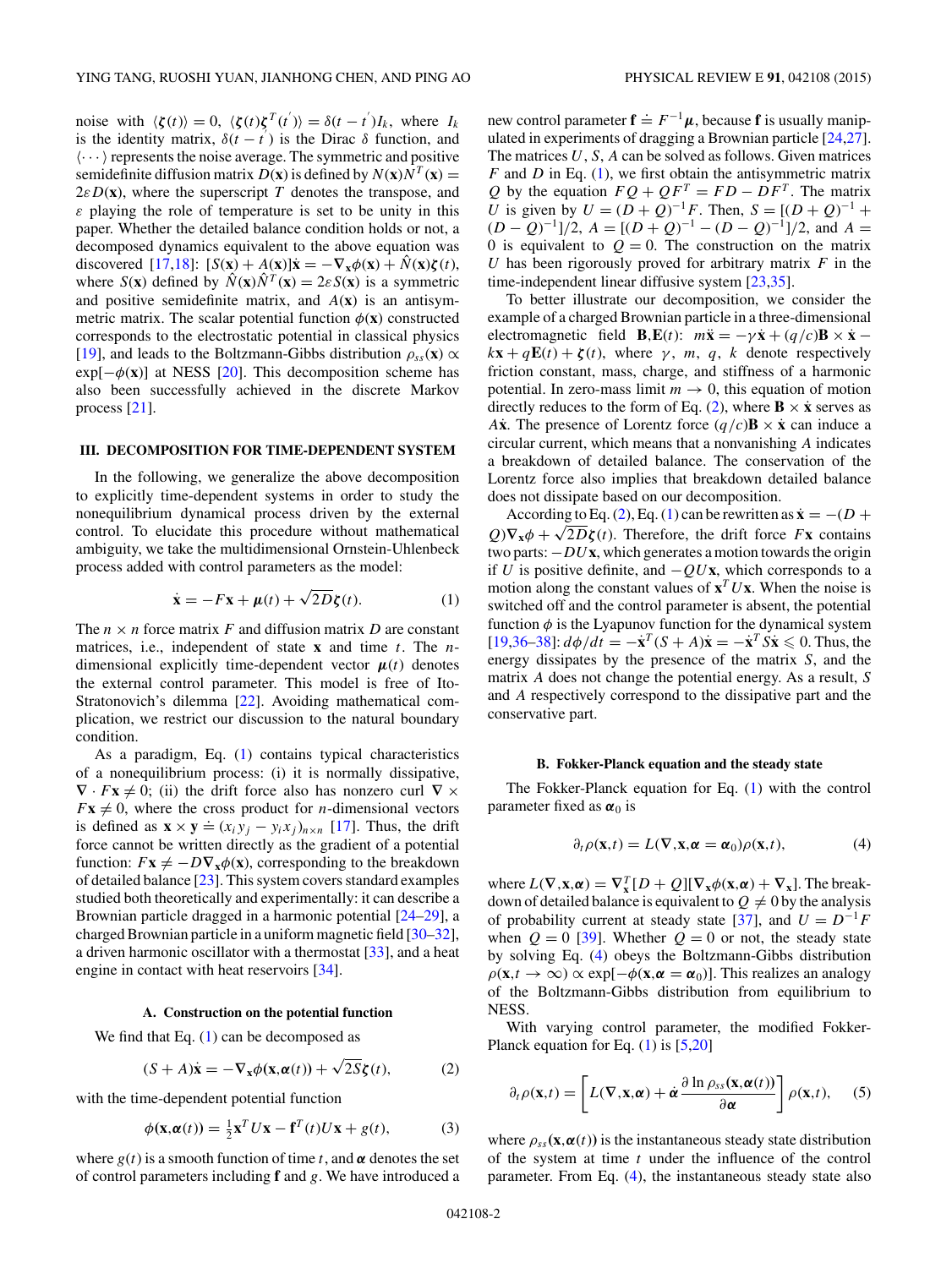<span id="page-2-0"></span>obeys the Boltzmann-Gibbs distribution:

$$
\rho_{ss}(\mathbf{x}, \boldsymbol{\alpha}(t)) \doteq \frac{1}{Z(\boldsymbol{\alpha}(t))} \exp[-\phi(\mathbf{x}, \boldsymbol{\alpha}(t))], \tag{6}
$$

where  $Z(\alpha(t)) = \int d\mathbf{x} \exp[-\phi(\mathbf{x}, \alpha(t))]$  is the partition function. The system will relax to a NESS with distribution  $\rho = \rho_{ss}$ after the control parameter stops varying.

#### **C. Thermodynamical quantities**

Within the above framework, we give definitions on thermodynamical quantities. From the partition function, the free energy up to a constant is

$$
F(t) \doteq -\ln Z(\boldsymbol{\alpha}(t)) = -\frac{1}{2}\mathbf{f}^T(t)U\mathbf{f}(t) + g(t). \tag{7}
$$

We consider the process of varying control parameters from time  $t_0$  to time  $t_N$ . Then, we define work as

$$
W \doteq \int_{t_0}^{t_N} dt \, \dot{\alpha} \frac{\partial \phi}{\partial \alpha} = - \int_{t_0}^{t_N} dt \, \dot{\mathbf{f}}^T U \mathbf{x} + g(t) \Big|_{t_0}^{t_N} . \tag{8}
$$

This denotes a change of the total potential with respect to the control parameter, which is called the inclusive work [\[40,41\]](#page-5-0). It is identical to the work on dragging a Brownian particle in a harmonic potential  $[24,26]$ , and moving a charged Brownian particle in a uniform magnetic field  $[30]$ . When  $g(t)$  is a constant,  $W = \int_{t_0}^{t_N} dt \, \dot{\mathbf{f}}(\partial \phi / \partial \mathbf{f})$ , which is similar to that in the Jarzynski equality [\[2\]](#page-5-0).

We consider an infinitesimal process via the change of the parameter  $\alpha$ . The work performed on the system is  $dW =$  $(\partial \phi / \partial \alpha) d\alpha$ , the heat absorbed from the environment is  $dq \doteq$ . (*∂φ/∂***x**)*d***x**, and the increasing internal energy corresponds to the change of the potential function  $d\phi$ . Then, the first law holds:  $d\phi = dW + dq$ . For systems with detailed balance, e.g., the Langevin equation without the nonconservative force [\[10\]](#page-5-0), these definitions coincide with the energetics [\[8,11\]](#page-5-0). Our definitions can be generalized to stochastic dynamics with nonlinear drift and multiplicative noise [\[20\]](#page-5-0), which are also consistent with the energetics.

#### **IV. RESULTS**

#### **A. Work generating functional**

Next, we study the nonequilibrium process by an arbitrary continuous variation of the control parameter *α*. The system is assumed to be at NESS at time  $t_0$ , and relax to another NESS with distribution  $\rho_{ss}$  at time  $t_N$  after the control parameter stops varying. We explicitly calculate the generating functional for the work through the path integral formulation  $[42]$ :

$$
\langle e^{-\lambda W} \rangle_{\text{path}} = \int_{\mathbf{x}_0}^{\mathbf{x}_N} \mathcal{D}\mathbf{x} \exp \left\{-\int_{t_0}^{t_N} dt [(\dot{\mathbf{x}} + F\mathbf{x} - \boldsymbol{\mu})^T \right. \\ \times D^{-1}(\dot{\mathbf{x}} + F\mathbf{x} - \boldsymbol{\mu})]/4 - \lambda W \right\}, \tag{9}
$$

where  $\lambda$  is an introduced parameter, and measure is given by  $\int_{\mathbf{x}_0}^{\mathbf{x}_N} \mathcal{D} \mathbf{x} \doteq \int_{-\infty}^{+\infty} d\mathbf{x}_N \dots \int_{-\infty}^{+\infty} d\mathbf{x}_1$ .  $\int_{-\infty}^{+\infty} \rho_{ss}(\mathbf{x}_0, \boldsymbol{\alpha}(t_0))d\mathbf{x}_0/|\det(4\pi \tau D)|^{N/2}$  with  $\tau$  as the discretized time interval. From the detailed calculation in the Appendix, the result appears to be elegant:

$$
\langle e^{-\lambda W} \rangle_{\text{path}} = \exp \left\{ \lambda \Delta F \Big|_{t_0}^{t_N} - (\lambda - \lambda^2) \right\}
$$

$$
\times \int_{t_0}^{t_N} dt \int_{t_0}^t dt' \dot{\mathbf{f}}^T(t) U e^{-(t-t')} F \dot{\mathbf{f}}(t') \right\}. \quad (10)
$$

#### **B. Work distribution**

Applying the Fourier's transformation to Eq.  $(10)$ , we get the main result about the work distribution:

$$
P(W) = \frac{1}{\sqrt{2\pi\sigma^2(t)}} \exp\left[-\frac{(W - \langle W \rangle|_{P(W)})^2}{2\sigma^2(t)}\right],\qquad(11)
$$

where  $\langle \dots \rangle |_{P(W)}$  denotes the average over work distribution and

$$
\langle W \rangle |_{P(W)} = \Delta F + \frac{\sigma^2(t)}{2},\tag{12}
$$

$$
\sigma^{2}(t) = 2 \int_{t_{0}}^{t_{N}} dt \int_{t_{0}}^{t} dt' \dot{\mathbf{f}}^{T}(t) U e^{-(t-t')F} \dot{\mathbf{f}}(t'). \qquad (13)
$$

The work distribution solved previously for systems in two or three dimensions [\[26–32\]](#page-5-0) serves as a support of our general result. For systems with detailed balance and a known potential function, Eq. (11) is consistent with the previous result [\[43\]](#page-5-0). For systems without detailed balance or a prior potential function, Eq. (11) has not been obtained. To our knowledge, there is not a single experimental test on Eq.  $(11)$ for cases without detailed balance. In applications, one need to explicitly calculate out  $Q, U$ , the first and the second cumulant to get full knowledge about the work distribution. Besides, from Eqs. (7) and (12), we have  $\langle W \rangle |_{P(W)} \ge \Delta F$ .

#### **C. Work equalities**

From Eq. (10), we derive nonequilibrium work equalities in the following. We emphasize that the results below also depend on the construction of the potential function, and thus they generalize previous work equalities that are typically derived with a prior known potential function [\[8\]](#page-5-0). Let  $\lambda = 1$  in Eq. (10), and we get the generalized Jarzynski equality connecting two NESSs:

$$
\langle e^{-W} \rangle_{\text{path}} = e^{-\Delta F}.
$$
 (14)

The free energy difference is explicitly independent of the magnetic field denoted by the matrix *A*, which is consistent with the Bohr–van Leeuwen theorem of charged particles at equilibrium [\[30,44,45\]](#page-5-0).

By definition,  $\langle e^{-\lambda W} \rangle_F \doteq \int_{-\infty}^{+\infty} dW e^{-\lambda W} P_F(W)$ , and  $\langle e^{-(1-\lambda)W^{\dagger}} \rangle_R = \int_{-\infty}^{+\infty} dW^{\dagger} e^{-(1-\lambda)W^{\dagger}} P_R(W^{\dagger}),$  where the subscripts *F*, *R* denote the forward and the reverse process respectively. We consider the time reversed process with  $t \rightarrow -t$ , and the work  $W^{\dagger}$  corresponds to the reverse process. From Eq. (10), we get  $\langle e^{-\lambda W} \rangle_F = \langle e^{-(1-\lambda)W^{\dagger}} \rangle_R e^{-\Delta F}$ , where we consider the state variable with even parity under the time reversal. From these relations, the detailed fluctuation theorem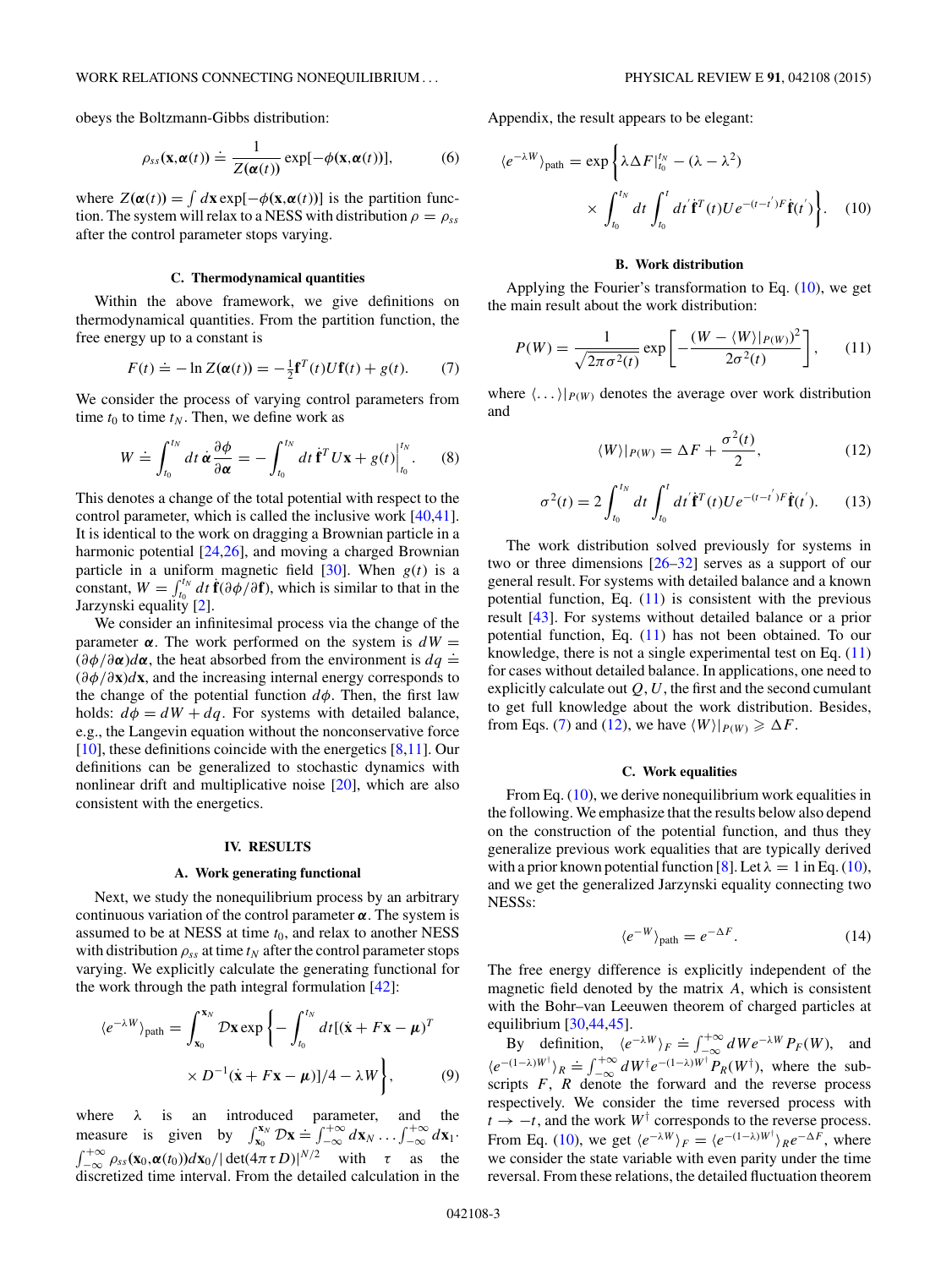<span id="page-3-0"></span>is obtained:

$$
\frac{P_F(W)}{P_R(-W)} = e^{W-\Delta F}.
$$
 (15)

Besides, as  $\langle W \rangle |_{P(W)}$  is odd and  $\sigma^2(t)$  is even under time reversal,  $\langle W^{\dagger} \rangle |_{P(W)} \geq \Delta F^{\dagger}$  holds for the reverse process.

We can also rewrite Eq.  $(14)$  as another form:  $\langle \exp\{ \int_{t_0}^{t_N} dt \tilde{\alpha} [\partial \ln \rho_{ss}(\mathbf{x}, \alpha)/\partial \alpha] \} \rangle_{\text{path}} = 1$ , which is consistent with the Hatano-Sasa's relation [\[10\]](#page-5-0). They start from a dynamical equation with a known Hamiltonian perturbed by a nonconservative force in the periodic boundary condition, and their explicit derivation is for the one dimensional case in which  $Q = 0$ . Here, we consider the Langevin dynamics without a prior Hamiltonian, and the potential function governing the dynamics through Eq. [\(2\)](#page-1-0) is explicitly constructed. We study the natural boundary condition, and nondetailed balance is caused by  $Q \neq 0$ . Then, the role of the detailed balance is classified, which cannot be achieved by rewriting the Hatano-Sasa relation. Furthermore, through the Jensen inequality [\[22\]](#page-5-0), we have  $\langle \int_{t_0}^{t_N} dt \alpha \{ \partial [-\ln \rho_{ss}(\mathbf{x}, \alpha)] / \partial \alpha \} \rangle_{\text{path}} \ge 0$ , serving as the second law of thermodynamics.

### **V. DISCUSSION**

Four remarks are in order. First, our result encompasses cases without detailed balance, i.e.,  $Q \neq 0$ . The work equalities are not explicitly dependent of the matrix *Q*. Second, the singularity of the diffusion matrix *D*, i.e.,  $det(D) = 0$ , is pseudo, as *D* alone does not appear in our result. The appearance of *D* is in the combination  $D + Q$ , which is assumed to be nonsingular [\[17\]](#page-5-0). Thus, a natural regulation procedure exists: we can first put perturbative parameters into *D* to make it nonsingular, and safely let these parameters go to zero after the derivation. Third, there are alternative ways to choose the steady state distribution, such as  $\rho_{ss}(\mathbf{x}, \alpha) =$  $\exp[-\phi(\mathbf{x}, \alpha)]/Z(\alpha(0))$  [\[20\]](#page-5-0). Then, the form of work equalities should be modified correspondingly. Fourth, the explicit form of our result depends on the choice of the control parameter, such as  $f$  or  $\mu$ . Our derivation allows us to choose any linear transformation of  $\mu$  by direct variable substitution.

The potential function Eq.  $(3)$  is uniquely constructed up to a reference point [\[23\]](#page-5-0). The nondetailed balance part *Q* does not lead to more freedom on the construction of the potential function, as the matrix *U* is uniquely solved for given matrices *F*, *D*. Besides, there can be a shift on the energy reference point denoted by  $g(t)$ , which is called gauge freedom [\[20,40\]](#page-5-0). The work equalities are free of this gauge problem, and are invariant once  $g(t)$  is specified. This gauge freedom can be determined by the way of measuring work in experiment. For example, we can choose  $g(t) = \mathbf{f}^T U \mathbf{f}/2$  so that  $\phi(\mathbf{x}, \alpha) =$  $(\mathbf{x} - \mathbf{f})^T U(\mathbf{x} - \mathbf{f})/2$  to model the experiment of moving the minimum position of the harmonic trap [\[24,26\]](#page-5-0). However, this potential function gives zero free energy difference, because the gauge chosen makes the reference point evolve with the system. To figure out the free energy change by varying **f**, the reference point should be fixed, i.e., *g*(*t*) be a constant.

Our framework adopts an "inside" view of the system, and an inside observer has the only knowledge on the given dynamics. We explicitly construct a potential function by decomposing such a dynamics. The potential function gives information on the steady state by leading to the Boltzmann-Gibbs distribution, and has the dynamical meaning through Eq. [\(2\)](#page-1-0). It also serves as the Lyapunov function governing the dynamics when noise is zero  $[19,36-38]$ . Compared with our method, an alternative way to define the potential function by  $\phi = -\ln \rho$ [\[10,46\]](#page-5-0) requires a prior knowledge of the steady state.

### **VI. CONCLUSION**

We have developed a thermodynamical theory unifying equilibrium and the NESS.We have also obtained explicitly the work distribution and generalized nonequilibrium work equalities, which demonstrate that the free energy difference between NESSs is explicitly independent of nondetailed balance. Our framework can be generalized to the Langevin dynamics with nonlinear drift force and multiplicative noise. The fluctuation relations about the heat *q* in our framework need to be investigated. For the second order Langevin equation, the parity of state variable under time reversal requires care when applying our method. Our result also remains to be tested experimentally in systems without detailed balance.

## **ACKNOWLEDGMENTS**

We thank X. Zhu for the critical comments. This work was supported in part by the National 973 Project No. 2010CB529200 and the Natural Science Foundation of China Grant No. NFSC91029738.

## **APPENDIX: DETAILED CALCULATION ON THE WORK GENERATING FUNCTIONAL**

In this Appendix, we give the main steps of the explicit calculation on the work generating functional  $\langle e^{-\lambda W} \rangle$ . From the path integral formulation  $[42]$ , we have

$$
\langle e^{-\lambda W} \rangle_{\text{path}}
$$
\n
$$
= \int_{-\infty}^{+\infty} \int_{-\infty}^{+\infty} e^{-\lambda W} P(\mathbf{x}_N t_N | \mathbf{x}_0 t_0) \rho_{ss}(\mathbf{x}_0) d\mathbf{x}_0 d\mathbf{x}_N
$$
\n
$$
= \int_{\mathbf{x}_0}^{\mathbf{x}_N} \mathcal{D} \mathbf{x} \exp \left\{ -\frac{1}{4} \int_{t_0}^{t_N} dt (\dot{\mathbf{x}} + F \mathbf{x})^T D^{-1} (\dot{\mathbf{x}} + F \mathbf{x}) + \int_{t_0}^{t_N} dt \left[ \mathbf{J}^T \dot{\mathbf{x}} + \mathbf{I}^T \mathbf{x} - \frac{1}{4} \boldsymbol{\mu}^T D^{-1} \boldsymbol{\mu} - \lambda g(t) \right] \right\}, \quad (A1)
$$

where the measure is given by  $\int_{\mathbf{x}_0}^{\mathbf{x}_N} \mathcal{D}\mathbf{x} \doteq \int_{-\infty}^{+\infty} d\mathbf{x}_N$ ...  $\int_{-\infty}^{+\infty} \rho_{ss}(\mathbf{x}_0) d\mathbf{x}_0 \frac{1}{|\det((4\pi \tau D)|^{N/2})}$ , and for convenience of following calculation we have introduced  $J^T = \frac{1}{2}\mu^T D^{-1}$ ,  $I^T =$  $\frac{1}{2}(\mu^T D^{-1}F + 2\lambda \dot{\mathbf{f}}^T U).$ 

It should be emphasized that the stochastic interpretation in the path integral of Eq.  $(A1)$  is Ito's, and thus we use the prepoint discretization in the following. The reason for using Ito's here is that there is a class of equivalent forms of the path integral formulation for the Ornstein-Uhlenbeck process [\[42\]](#page-5-0). Each has a specific stochastic interpretation and a corresponding Jacobian term on the exponent. After integration, the result from any form is the same, and is independent of the stochastic interpretation. Here, we choose the form with Jacobian zero, and Ito's interpretation should be applied.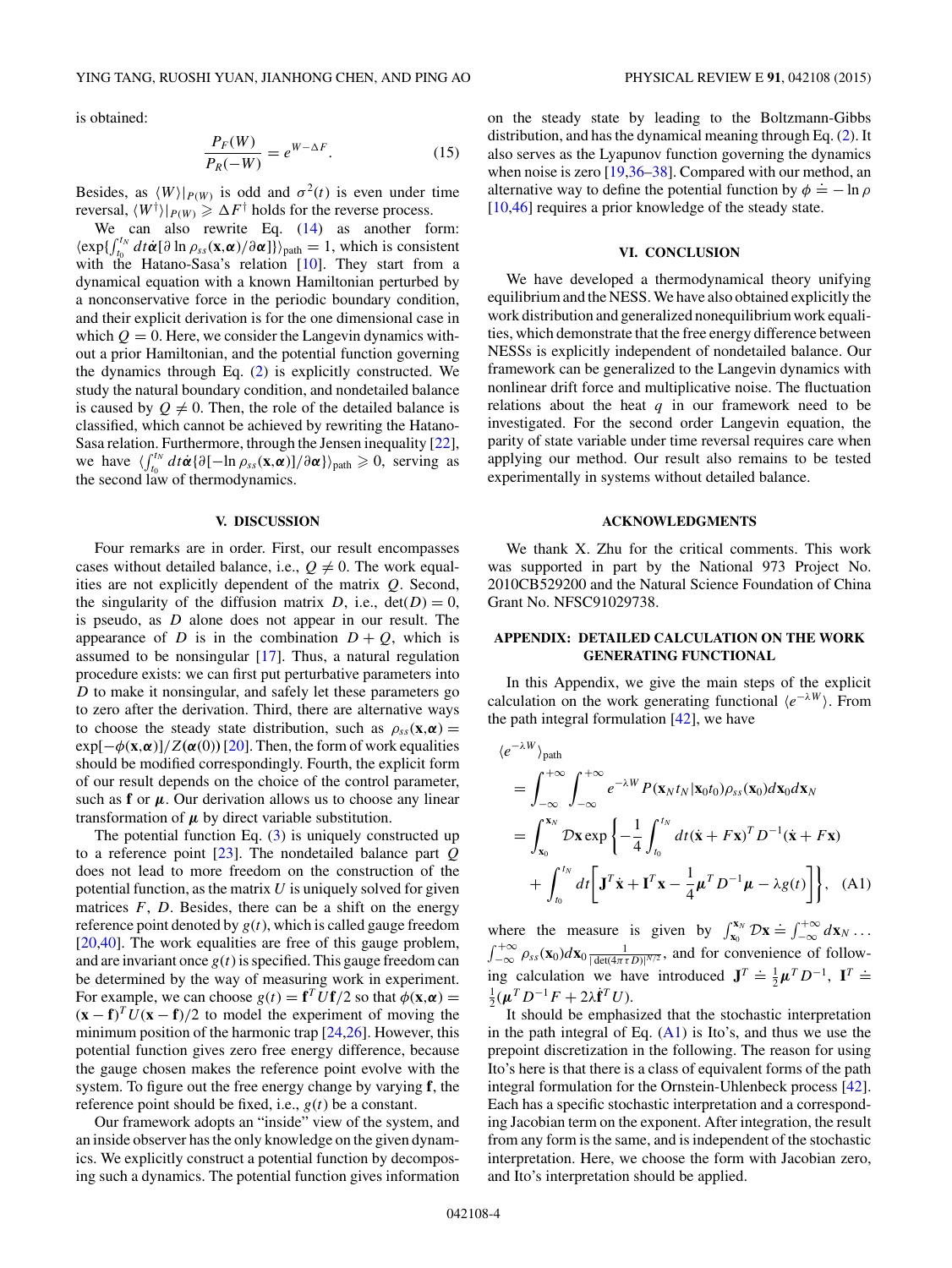Next, we calculate out this path integral in its discretized form by recursion, i.e., integrating  $\mathbf{x}_0, \mathbf{x}_1, \ldots, \mathbf{x}_N$  in order. As the term  $\int_{t_0}^{t_N} dt \left[ -\mu^T D^{-1} \mu / 4 - \lambda g(t) \right]$  and the partition function of the initial distribution  $Z(t_0)$  do not depend on the spatial coordinates **x**, we do not include them when doing the integration on  $\mathbf{x}$ , and will add them up later. Integrating  $\mathbf{x}_0$ , we have

$$
\int_{-\infty}^{+\infty} \frac{d\mathbf{x}_0}{|\det(4\pi \tau D)|^{1/2}} \exp\left\{-\frac{1}{4\tau}[\mathbf{x}_1 - \mathbf{x}_0 + \tau F \mathbf{x}_0]^T\right.\times D^{-1}[\mathbf{x}_1 - \mathbf{x}_0 + \tau F \mathbf{x}_0] + \mathbf{J}_0^T(\mathbf{x}_1 - \mathbf{x}_0) + \tau \mathbf{I}_0^T \mathbf{x}_0\right\}\times \exp\left[-\frac{1}{2}\mathbf{x}_0^T A_0 \mathbf{x}_0 + \boldsymbol{\mu}_0^T (D - Q)^{-1} \mathbf{x}_0\right]= \frac{1}{|\det(DB_0)|^{1/2}} \exp\left\{-\frac{1}{2}\mathbf{x}_1^T A_1 \mathbf{x}_1 + [(\tau \hat{\mathbf{I}}_0^T - \mathbf{J}_0^T) B_0^{-1} \times V^T D^{-1} + \mathbf{J}_0^T \mathbf{x}_1 + \tau (\tau \hat{\mathbf{I}}_0^T - \mathbf{J}_0^T) B_0^{-1} (\tau \hat{\mathbf{I}}_0 - \mathbf{J}_0)\right\},
$$
(A2)

where  $V = 1 - \tau F$ ,  $\tau \hat{\mathbf{I}}_0^T \doteq \tau \mathbf{I}_0^T + \mu_0^T (D - Q)^{-1}$ ,  $B_0 =$  $V^T D^{-1} V + 2\tau A_0$ , and  $A_1 = (D^{-1} - D^{-1} V B_0^{-1} V^T D^{-1})/2$ 2*τ* .

We then integrate  $\mathbf{x}_1$  and get  $\tau \tilde{\mathbf{I}}_1 = D^{-1} V B_0^{-1} (-\mathbf{J}_0 +$  $\tau(\hat{\mathbf{I}}_0) + \mathbf{J}_0 + \tau \mathbf{I}_1$ . We repeat these procedures, and after integrating  $\mathbf{x}_N$  we have

$$
\langle e^{-\lambda W} \rangle_{\text{path}}
$$
\n
$$
\propto \exp \left\{ \tau \sum_{n=0}^{N} \left( -\mathbf{J}_{n}^{T} + \tau \tilde{\mathbf{I}}_{n}^{T} \right) B_{n}^{-1} (-\mathbf{J}_{n} + \tau \tilde{\mathbf{I}}_{n}) \right\}
$$
\n
$$
\doteq \exp \left\{ \frac{\tau^{2}}{2} \left[ \sum_{i,j=0}^{N} \frac{\mathbf{J}_{i}^{T} \Xi_{ij} \mathbf{J}_{j}}{\tau^{2}} - \frac{2 \mathbf{I}_{i}^{T} \Pi_{ij} \mathbf{J}_{j}}{\tau} + \mathbf{I}_{i}^{T} \Gamma_{ij} \mathbf{I}_{j} \right] \right\},
$$
\n(A3)

with  $B_N = 2\tau A_N$ ,  $C_{n-1} = D^{-1}VB_{n-1}^{-1} = A_n V A_{n-1}^{-1}$ ,  $J_n = \frac{1}{2} D^{-1} \mu(t_n), \tau \tilde{\mathbf{I}}_n = C_{n-1}(-\mathbf{J}_{n-1} + \tau \tilde{\mathbf{I}}_{n-1}) + \mathbf{J}_{n-1} + \tau \mathbf{I}_n,$  $\tau \hat{\mathbf{I}}_0^T = \tau \mathbf{I}_0^T + \mu_0^T (D - Q)^{-1}$ , and  $\mathbf{I}_n = \frac{1}{2} [F^T D^{-1} \mu(t_n) +$  $2\lambda(D+Q)^{-1}\dot{\mu}(t_n)](n>0).$ 

Here, we have introduced  $\Xi_{ij}$ ,  $\Pi_{ij}$ , and  $\Gamma_{ij}$  for the convenience of calculation. The recursion relations for  $\Xi_{ij}$ ,  $\Pi_{ij}$ , and  $\Gamma_{ij}$  for  $i < j$  are

$$
\mathbf{E}_{ii} = 2\tau B_i^{-1} + \Gamma_{i+1,i+1} - 2C_i^T \Gamma_{i+1,i+1} + C_i^T \Gamma_{i+1,i+1} C_i,
$$
  
\n
$$
\Gamma_{ii} = 2\tau B_i^{-1} + C_i^T \Gamma_{i+1,i+1} C_i,
$$
  
\n
$$
\Pi_{ii} = 2\tau B_i^{-1} - C_i^T \Gamma_{i+1,i+1} + C_i^T \Gamma_{i+1,i+1} C_i,
$$
  
\n
$$
\mathbf{E}_{ij} = -2(I - C_i^T) \cdots C_{j-1}^T \Pi_{jj},
$$
  
\n
$$
\Gamma_{ij} = 2C_i^T \cdots C_{j-1}^T \Gamma_{jj},
$$
  
\n
$$
\Pi_{ij} = C_i^T \cdots C_{j-1}^T \Pi_{jj},
$$
  
\n
$$
\Pi_{ji} = \Gamma_{jj}^T C_{j-1} \cdots (C_i - I).
$$
  
\n(A4)

Using  $\Gamma_{NN} = \Sigma_{NN} = \Pi_{NN} = A_N^{-1}, B_{i-1} =$  $A_{i-1}V^{-1}A_i^{-1}D^{-1}V$ ,  $C_i = A_{i+1}VA_i^{-1}$ , and  $C_{i-1}C_{i-2}...C_j =$ 

$$
A_i V^{i-j} A_j^{-1}
$$
, we have for  $i < j$ 

$$
\Gamma_{ii} = A_i^{-1},
$$
\n
$$
\Xi_{ii} = 2\tau D + \tau^2 F A_i^{-1} F^T,
$$
\n
$$
\Pi_{ii} = \tau A_i^{-1} F^T,
$$
\n
$$
\Gamma_{ij} = 2A_i^{-1} (V^{j-i})^T,
$$
\n
$$
\Xi_{ij} = 2\tau^2 F A_i^{-1} (V^{j-i})^T F^T - 4\tau^2 D (V^{j-i-1})^T F^T,
$$
\n
$$
\Pi_{ij} = \tau A_i^{-1} (V^{j-i})^T F^T,
$$
\n
$$
\Pi_{ji} = \tau V^{j-i} A_i^{-1} F^T - 2\tau V^{j-i-1} D.
$$
\n(A5)

After adding the term  $\int_{t_0}^{t_N} dt \left[ -\mu^T D^{-1} \mu /4 - \lambda g(t) \right]$  to the exponent and multiplying the inverse of the partition function for the initial distribution  $1/Z_0$ , we get the generating functional:

$$
\langle e^{-\lambda W} \rangle_{\text{path}}
$$
  
=  $\exp \left\{ -\frac{1}{2} \mathbf{f}^T(t_0) U \mathbf{f}(t_0) + \frac{\tau^2}{2} \lambda^2 \sum_{i,j=0}^N \left[ \dot{\boldsymbol{\mu}}_i^T (D - Q)^{-1} \right. \right.$   
 $\times A_i^{-1} (V^{j-i})^T (D + Q)^{-1} \dot{\boldsymbol{\mu}}_j \right\} + \tau \lambda \sum_{j=0}^N \boldsymbol{\mu}_0^T (D - Q)^{-1}$   
 $\times A_0^{-1} (V^j)^T (D + Q)^{-1} \dot{\boldsymbol{\mu}}_j + \frac{1}{2} \boldsymbol{\mu}_0^T (D - Q)^{-1} A_0^{-1}$   
 $\times (D + Q)^{-1} \boldsymbol{\mu}_0 \right\}.$  (A6)

We can write the above formula in the integral form:  $\langle e^{-\lambda W} \rangle$ <sub>path</sub>

$$
= \exp\left\{\frac{\lambda^2}{2}\int_{t_0}^{t_N} dt \int_{t_0}^{t_N} dt^{'} \dot{\mu}^T(t)\Omega(t,t^{'})\dot{\mu}(t^{'})\n+ \lambda \int_{t_0}^{t_N} dt^{'} \int_{t^{'}}^{t_N} dt \dot{\mu}^T(t)(D-Q)^{-1}e^{-(t-t^{'})F} \mu(t^{'})\n+ \lambda \int_{t_0}^{t_N} dt^{'} \mu_0^T(D-Q)^{-1}A_0^{-1}e^{-(t^{'}-t_0)F^T}(D+Q)^{-1}\n\times \dot{\mu}(t^{'}) - \frac{1}{2}f^TUf|_{t_0}\right\},
$$
\n(A7)

with  $A_0^{-1} = U^{-1}$ , and

$$
\Omega(t,t') = \begin{cases}\n(D-Q)^{-1}U^{-1}e^{-(t'-t)F^T}(D+Q)^{-1}, & t < t', \\
(D-Q)^{-1}e^{-(t-t')F}U^{-1}(D+Q)^{-1}, & t > t'.\n\end{cases} \tag{A8}
$$

After doing integration by parts and replacing  $\mu$  by  $\mathbf{f} \doteq F^{-1}\mu$ , we obtain the work generating functional:

$$
\langle e^{-\lambda W} \rangle_{\text{path}} = \exp \left\{ \lambda \Delta F \Big|_{t_0}^{t_N} - (\lambda - \lambda^2) \right\}
$$

$$
\times \int_{t_0}^{t_N} dt \int_{t_0}^t dt' \dot{\mathbf{f}}^T(t) U e^{-(t-t')} F \dot{\mathbf{f}}(t') \right\}.
$$
 (A9)